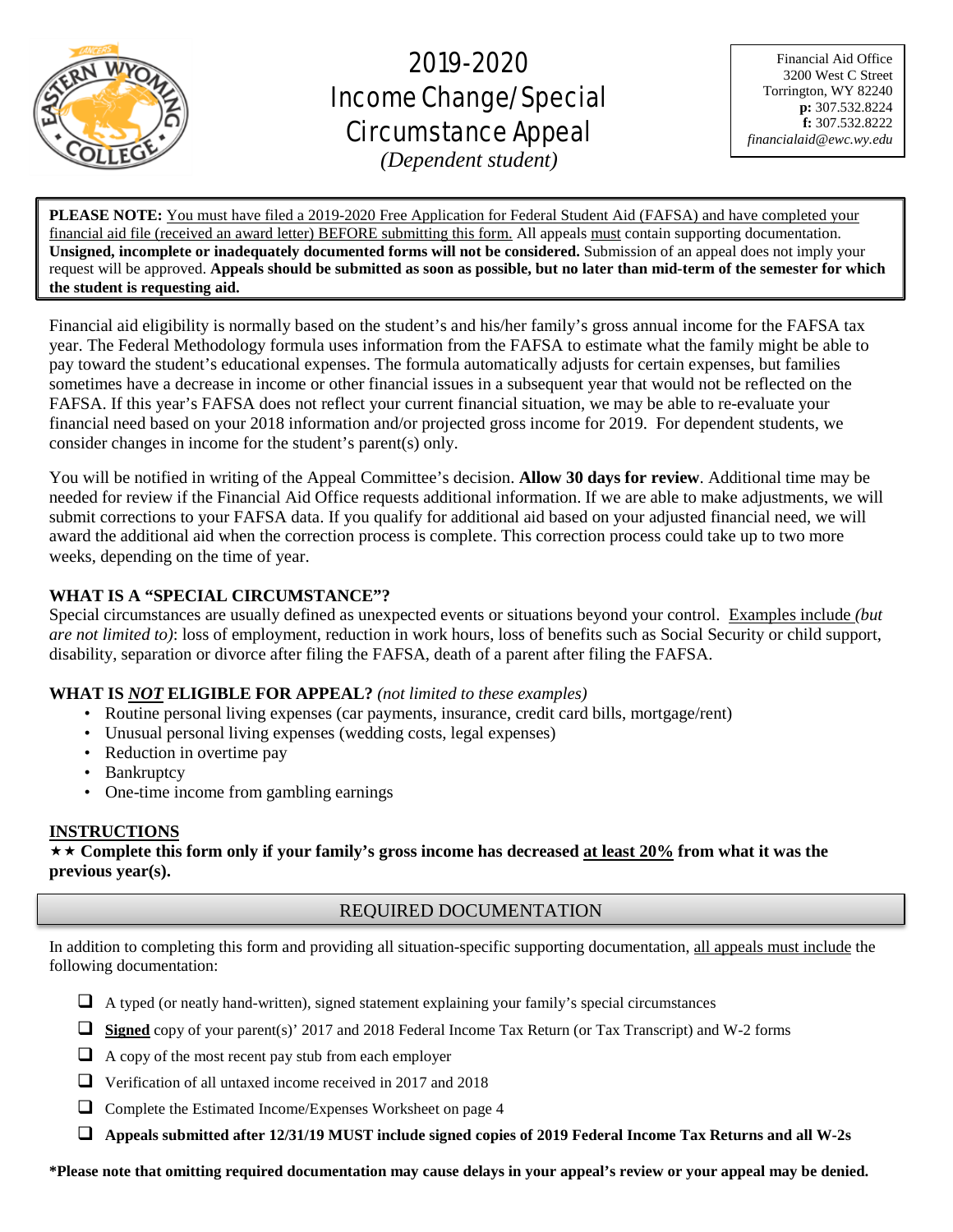# A: STUDENT INFORMATION

| Last Name                                  | <b>First Name</b> | M.I. | EWC Student ID Number            | Social Security Number <i>(last four digits)</i> |  |
|--------------------------------------------|-------------------|------|----------------------------------|--------------------------------------------------|--|
| Mailing Address (include apartment number) |                   |      | E-mail Address                   |                                                  |  |
| City, ST, Zip                              |                   |      | Phone Number (include area code) |                                                  |  |

# B: REASON FOR SUBMITTING APPEAL *(check all that apply)*

## **A. Unemployment or reduction of hours or wages**

Parent who worked in 2017 is now unemployed or has had work hours and/or wage rate reduced.

#### **Required documentation:**

- $\Box$  Copy of last pay stub(s) from previous employer(s)
- $\Box$  Copy of letter from employer on letterhead verifying the release from employment or reduction in hours/wages, the date the change became effective and the duration of the reduction if temporary
- $\Box$  Notice of eligibility or denial for unemployment benefits  $\Box$  Copy of disability benefit statement if applicable
- Copy of disability benefit statement if applicable

## **B. Medical or dental expenses**

You or your parent(s) made payments for expenses not covered by insurance. **Medical expenses** *for which you received no insurance or other reimbursement* **must exceed 11% of the family's taxable income** in order to be considered.

#### **Required documentation:**

- □ Submit copies of receipts or billing statements showing amounts for which you received no insurance or other reimbursement, as well as documentation of payment
- $\Box$  Total medical expenses for which you received no insurance or other reimbursement(s): \$

## **C. Retirement**

Parent who worked in 2017 has retired.

#### **Required documentation:**

- $\Box$  Copy of last pay stub(s) from previous employer(s)<br> $\Box$  Copy of retirement benefit statement
- Copy of retirement benefit statement
- Letter from previous employer on letterhead stating last date of employment

## **D. Death of parent**

Parent passed away after the FAFSA was filed.

#### **Required documentation:**

Copy of death certificate, obituary, or funeral program

## **E. Separation or divorce of parent**

Parent was married when the FAFSA was filed, but has now separated or divorced.

#### **Required documentation:**

 $\Box$  Court documentation verifying legal separation or divorce, or letter from attorney documenting that legal proceedings have begun

### **F. Reduction or loss of support or benefits**

Parent received support or benefits in 2017 that have been terminated or reduced. Support or benefits may include: worker's compensation, unemployment benefits, child support, Social Security benefits, pensions, etc.

### **Required documentation:**

- □ Last check stub or printout of benefit received
- Letter from agency on letterhead verifying the date and amount of benefit lost

## **G. One-time income**

Parent received non-recurring income in 2017 from a pension, IRA, annuity, inheritance, settlement, etc.

#### **Required documentation:**

- Copy of form 1099 or other statement from paying agency showing the one-time income
- Explain why the one-time income is not available for education expenses; include documentation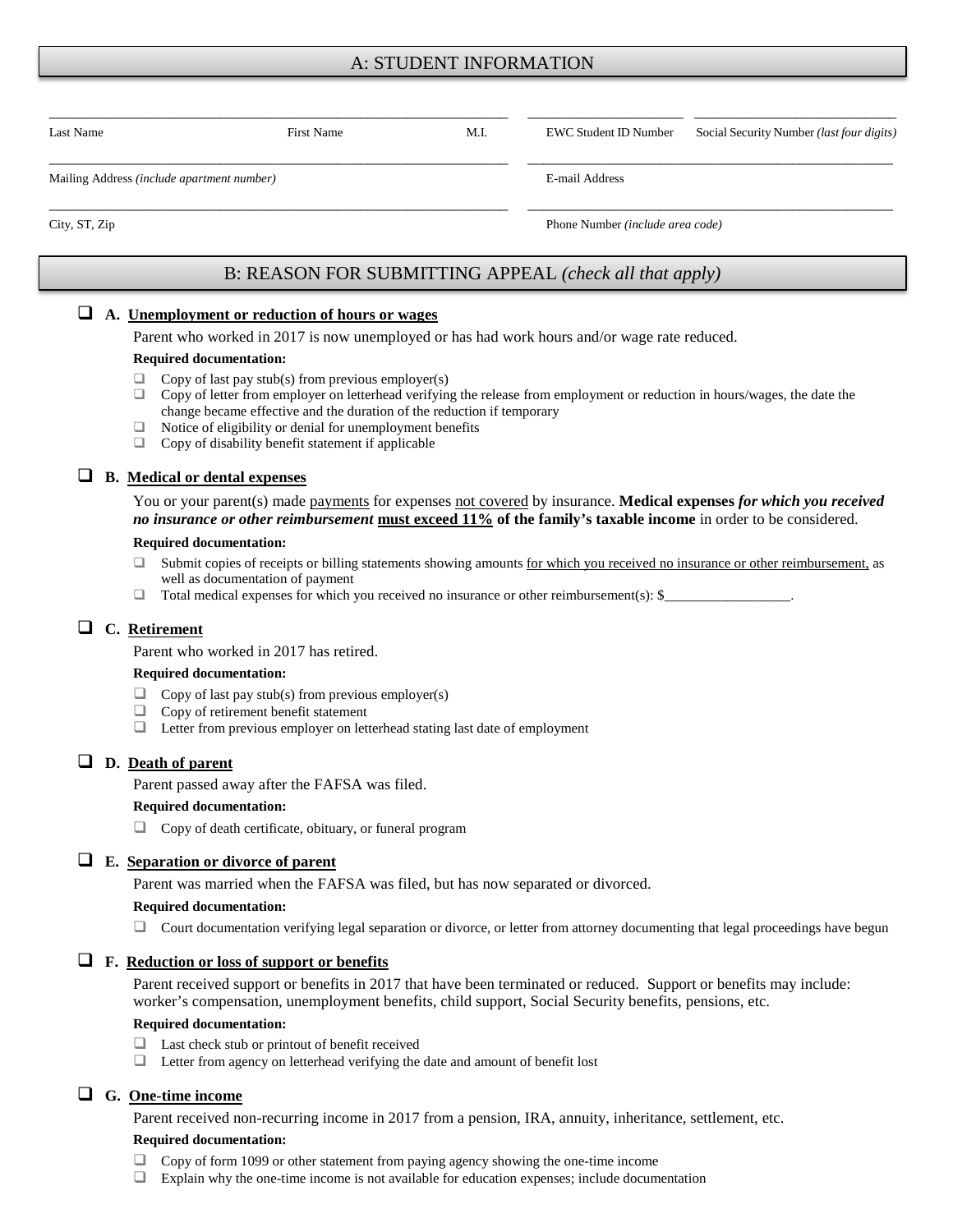## **H. Dislocated Worker/Displaced Homemaker**

Parent is a Dislocated Worker if he/she is receiving unemployment benefits due to being laid off or losing a job and is unlikely to return to a previous occupation, or was self-employed but is now unemployed due to economic conditions or natural disaster. A Displaced Homemaker is generally a person who previously provided unpaid services to the family (e.g. stay-at-home parent), is no longer supported by the spouse, is unemployed or underemployed, and is having trouble finding or upgrading employment.

### **Required documentation:**

- $\Box$  Copy of letter from employer on letterhead verifying the release from employment or reduction in hours/wages, the date the change became effective and the duration of the reduction if temporary
- $\Box$  Notice of eligibility or denial for unemployment benefits

## **I. Other**

You or your parent(s) have other unusual circumstances not listed above.

### **Required documentation:**

- $\Box$  Explain the circumstances in detail, including the impact on your ability to pay for your educational expenses
- $\Box$  Attach supporting documentation of the circumstances

# C: EXPLANATION OF SPECIAL CIRCUMSTANCES

**For the following questions, ONLY include information for the student's parent(s) whose income was included on the 2019-2020 Free Application for Federal Student Aid (FAFSA).**

Whose income decreased? \_\_\_\_\_\_\_\_\_\_\_\_\_\_\_\_\_\_\_\_\_\_\_\_\_\_\_\_\_\_\_\_\_\_\_\_\_\_\_\_\_\_\_\_\_\_\_\_\_\_\_\_\_\_\_\_\_\_\_\_\_\_\_\_\_\_\_\_\_\_\_\_\_\_\_\_\_\_\_

What date did the change in circumstance occur?  $\frac{\frac{1}{2} \left| \frac{1}{2} \right|}{\frac{1}{2} \left| \frac{1}{2} \right|}$ 

**\*Explain below (or attach a typed, signed personal statement explaining), in as much detail as possible, why you are requesting a change in income. Please list dates that the changes occurred and how it impacted your income. You must provide appropriate documentation. Be as detailed as possible about the change in your circumstances.** 

\_\_\_\_\_\_\_\_\_\_\_\_\_\_\_\_\_\_\_\_\_\_\_\_\_\_\_\_\_\_\_\_\_\_\_\_\_\_\_\_\_\_\_\_\_\_\_\_\_\_\_\_\_\_\_\_\_\_\_\_\_\_\_\_\_\_\_\_\_\_\_\_\_\_\_\_\_\_\_\_\_\_\_\_\_\_\_\_\_\_\_\_\_\_\_\_\_\_\_\_\_\_\_\_\_\_\_\_

\_\_\_\_\_\_\_\_\_\_\_\_\_\_\_\_\_\_\_\_\_\_\_\_\_\_\_\_\_\_\_\_\_\_\_\_\_\_\_\_\_\_\_\_\_\_\_\_\_\_\_\_\_\_\_\_\_\_\_\_\_\_\_\_\_\_\_\_\_\_\_\_\_\_\_\_\_\_\_\_\_\_\_\_\_\_\_\_\_\_\_\_\_\_\_\_\_\_\_\_\_\_\_\_\_\_\_\_

\_\_\_\_\_\_\_\_\_\_\_\_\_\_\_\_\_\_\_\_\_\_\_\_\_\_\_\_\_\_\_\_\_\_\_\_\_\_\_\_\_\_\_\_\_\_\_\_\_\_\_\_\_\_\_\_\_\_\_\_\_\_\_\_\_\_\_\_\_\_\_\_\_\_\_\_\_\_\_\_\_\_\_\_\_\_\_\_\_\_\_\_\_\_\_\_\_\_\_\_\_\_\_\_\_\_\_\_

\_\_\_\_\_\_\_\_\_\_\_\_\_\_\_\_\_\_\_\_\_\_\_\_\_\_\_\_\_\_\_\_\_\_\_\_\_\_\_\_\_\_\_\_\_\_\_\_\_\_\_\_\_\_\_\_\_\_\_\_\_\_\_\_\_\_\_\_\_\_\_\_\_\_\_\_\_\_\_\_\_\_\_\_\_\_\_\_\_\_\_\_\_\_\_\_\_\_\_\_\_\_\_\_\_\_\_\_

\_\_\_\_\_\_\_\_\_\_\_\_\_\_\_\_\_\_\_\_\_\_\_\_\_\_\_\_\_\_\_\_\_\_\_\_\_\_\_\_\_\_\_\_\_\_\_\_\_\_\_\_\_\_\_\_\_\_\_\_\_\_\_\_\_\_\_\_\_\_\_\_\_\_\_\_\_\_\_\_\_\_\_\_\_\_\_\_\_\_\_\_\_\_\_\_\_\_\_\_\_\_\_\_\_\_\_\_

\_\_\_\_\_\_\_\_\_\_\_\_\_\_\_\_\_\_\_\_\_\_\_\_\_\_\_\_\_\_\_\_\_\_\_\_\_\_\_\_\_\_\_\_\_\_\_\_\_\_\_\_\_\_\_\_\_\_\_\_\_\_\_\_\_\_\_\_\_\_\_\_\_\_\_\_\_\_\_\_\_\_\_\_\_\_\_\_\_\_\_\_\_\_\_\_\_\_\_\_\_\_\_\_\_\_\_\_

\_\_\_\_\_\_\_\_\_\_\_\_\_\_\_\_\_\_\_\_\_\_\_\_\_\_\_\_\_\_\_\_\_\_\_\_\_\_\_\_\_\_\_\_\_\_\_\_\_\_\_\_\_\_\_\_\_\_\_\_\_\_\_\_\_\_\_\_\_\_\_\_\_\_\_\_\_\_\_\_\_\_\_\_\_\_\_\_\_\_\_\_\_\_\_\_\_\_\_\_\_\_\_\_\_\_\_\_

\_\_\_\_\_\_\_\_\_\_\_\_\_\_\_\_\_\_\_\_\_\_\_\_\_\_\_\_\_\_\_\_\_\_\_\_\_\_\_\_\_\_\_\_\_\_\_\_\_\_\_\_\_\_\_\_\_\_\_\_\_\_\_\_\_\_\_\_\_\_\_\_\_\_\_\_\_\_\_\_\_\_\_\_\_\_\_\_\_\_\_\_\_\_\_\_\_\_\_\_\_\_\_\_\_\_\_\_

\_\_\_\_\_\_\_\_\_\_\_\_\_\_\_\_\_\_\_\_\_\_\_\_\_\_\_\_\_\_\_\_\_\_\_\_\_\_\_\_\_\_\_\_\_\_\_\_\_\_\_\_\_\_\_\_\_\_\_\_\_\_\_\_\_\_\_\_\_\_\_\_\_\_\_\_\_\_\_\_\_\_\_\_\_\_\_\_\_\_\_\_\_\_\_\_\_\_\_\_\_\_\_\_\_\_\_\_

\_\_\_\_\_\_\_\_\_\_\_\_\_\_\_\_\_\_\_\_\_\_\_\_\_\_\_\_\_\_\_\_\_\_\_\_\_\_\_\_\_\_\_\_\_\_\_\_\_\_\_\_\_\_\_\_\_\_\_\_\_\_\_\_\_\_\_\_\_\_\_\_\_\_\_\_\_\_\_\_\_\_\_\_\_\_\_\_\_\_\_\_\_\_\_\_\_\_\_\_\_\_\_\_\_\_\_\_

\_\_\_\_\_\_\_\_\_\_\_\_\_\_\_\_\_\_\_\_\_\_\_\_\_\_\_\_\_\_\_\_\_\_\_\_\_\_\_\_\_\_\_\_\_\_\_\_\_\_\_\_\_\_\_\_\_\_\_\_\_\_\_\_\_\_\_\_\_\_\_\_\_\_\_\_\_\_\_\_\_\_\_\_\_\_\_\_\_\_\_\_\_\_\_\_\_\_\_\_\_\_\_\_\_\_\_\_

\_\_\_\_\_\_\_\_\_\_\_\_\_\_\_\_\_\_\_\_\_\_\_\_\_\_\_\_\_\_\_\_\_\_\_\_\_\_\_\_\_\_\_\_\_\_\_\_\_\_\_\_\_\_\_\_\_\_\_\_\_\_\_\_\_\_\_\_\_\_\_\_\_\_\_\_\_\_\_\_\_\_\_\_\_\_\_\_\_\_\_\_\_\_\_\_\_\_\_\_\_\_\_\_\_\_\_\_

\_\_\_\_\_\_\_\_\_\_\_\_\_\_\_\_\_\_\_\_\_\_\_\_\_\_\_\_\_\_\_\_\_\_\_\_\_\_\_\_\_\_\_\_\_\_\_\_\_\_\_\_\_\_\_\_\_\_\_\_\_\_\_\_\_\_\_\_\_\_\_\_\_\_\_\_\_\_\_\_\_\_\_\_\_\_\_\_\_\_\_\_\_\_\_\_\_\_\_\_\_\_\_\_\_\_\_\_

\_\_\_\_\_\_\_\_\_\_\_\_\_\_\_\_\_\_\_\_\_\_\_\_\_\_\_\_\_\_\_\_\_\_\_\_\_\_\_\_\_\_\_\_\_\_\_\_\_\_\_\_\_\_\_\_\_\_\_\_\_\_\_\_\_\_\_\_\_\_\_\_\_\_\_\_\_\_\_\_\_\_\_\_\_\_\_\_\_\_\_\_\_\_\_\_\_\_\_\_\_\_\_\_\_\_\_\_

\_\_\_\_\_\_\_\_\_\_\_\_\_\_\_\_\_\_\_\_\_\_\_\_\_\_\_\_\_\_\_\_\_\_\_\_\_\_\_\_\_\_\_\_\_\_\_\_\_\_\_\_\_\_\_\_\_\_\_\_\_\_\_\_\_\_\_\_\_\_\_\_\_\_\_\_\_\_\_\_\_\_\_\_\_\_\_\_\_\_\_\_\_\_\_\_\_\_\_\_\_\_\_\_\_\_\_\_

\_\_\_\_\_\_\_\_\_\_\_\_\_\_\_\_\_\_\_\_\_\_\_\_\_\_\_\_\_\_\_\_\_\_\_\_\_\_\_\_\_\_\_\_\_\_\_\_\_\_\_\_\_\_\_\_\_\_\_\_\_\_\_\_\_\_\_\_\_\_\_\_\_\_\_\_\_\_\_\_\_\_\_\_\_\_\_\_\_\_\_\_\_\_\_\_\_\_\_\_\_\_\_\_\_\_\_\_

\_\_\_\_\_\_\_\_\_\_\_\_\_\_\_\_\_\_\_\_\_\_\_\_\_\_\_\_\_\_\_\_\_\_\_\_\_\_\_\_\_\_\_\_\_\_\_\_\_\_\_\_\_\_\_\_\_\_\_\_\_\_\_\_\_\_\_\_\_\_\_\_\_\_\_\_\_\_\_\_\_\_\_\_\_\_\_\_\_\_\_\_\_\_\_\_\_\_\_\_\_\_\_\_\_\_\_\_

\_\_\_\_\_\_\_\_\_\_\_\_\_\_\_\_\_\_\_\_\_\_\_\_\_\_\_\_\_\_\_\_\_\_\_\_\_\_\_\_\_\_\_\_\_\_\_\_\_\_\_\_\_\_\_\_\_\_\_\_\_\_\_\_\_\_\_\_\_\_\_\_\_\_\_\_\_\_\_\_\_\_\_\_\_\_\_\_\_\_\_\_\_\_\_\_\_\_\_\_\_\_\_\_\_\_\_\_